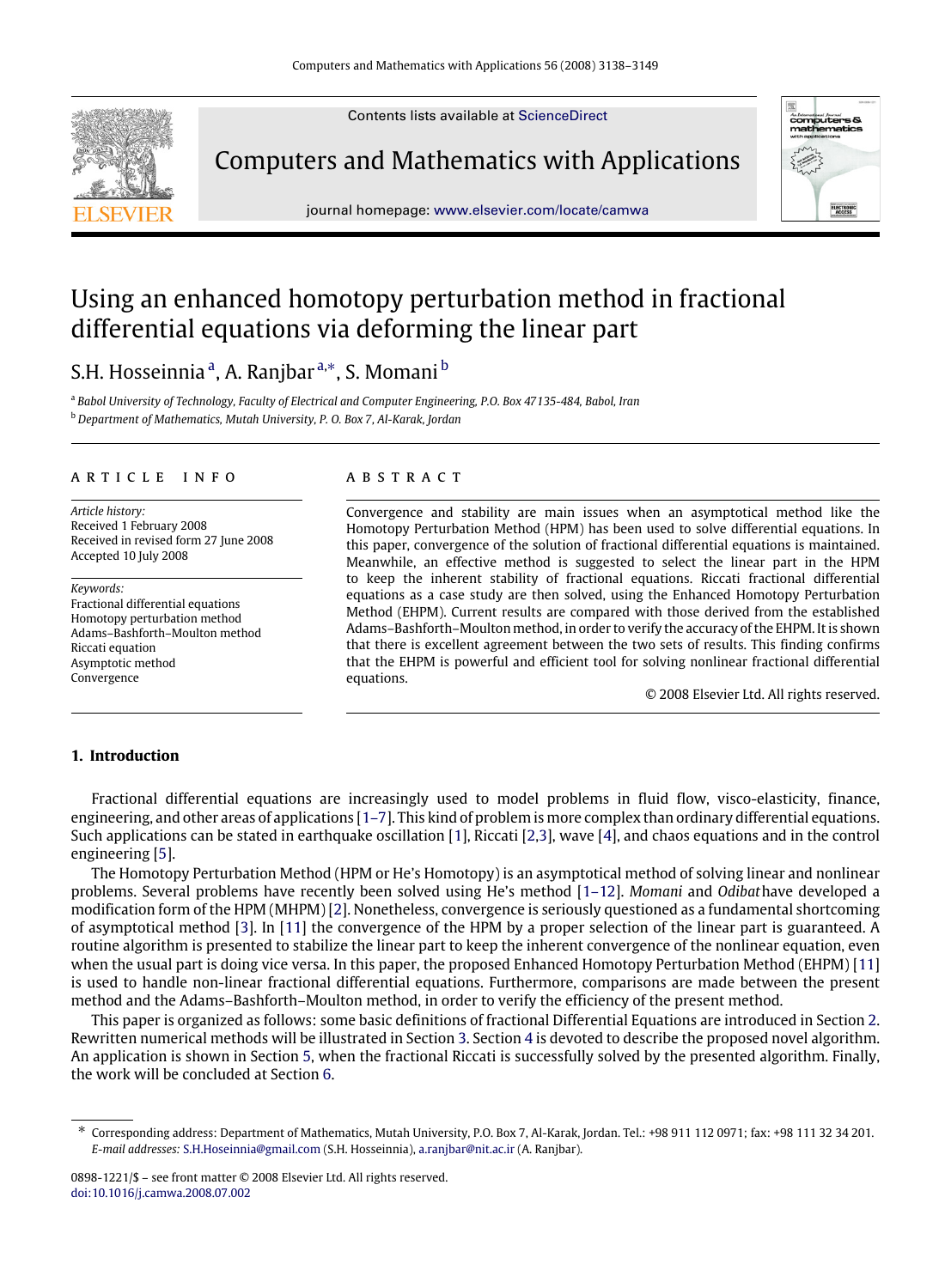#### <span id="page-1-0"></span>**2. Basic definition and preliminary**

The differ-integral operator  ${}_{a}D_{t}^{q}$ , a combination of differentiation and integration operator, is commonly used in fractional calculus. This operator represents both the fractional differential equation and the fractional integral in a single expression; [\[13\]](#page-11-1) defines it:

$$
{}_{a}D_{t}^{q} = \begin{cases} \frac{d^{q}}{dt^{q}} & q > 0\\ 1 & q = 0\\ \int_{a}^{t} (d\tau)^{-q} & q < 0. \end{cases}
$$
 (1)

There are several definitions for fractional differential equations [\[13\]](#page-11-1). The three most commonly used definitions are the Grunwald–Letnikov, Riemann–Liouville, and Caputo definitions.

**Definition 2.1.** A real function  $f(x)$ ,  $x > 0$ , is said to be in the space  $C_\mu$ ,  $\mu \in R$  if there exists a real number  $p > \mu$  such that  $f(x) = x^p f_1(x)$ , where  $f_1(x) \in [0, \infty)$ . Clearly  $C_\mu \subset C_\beta$  if  $\beta \leq \mu$ .

**Definition 2.2.** A function  $f(x)$ ,  $x > 0$ , is said to be in the space  $C_{\mu}^{m}$ ,  $m \in N \cup \{0\}$ , if  $f^{(m)} \in C_{\mu}$ .

**Definition 2.3.** The Grunwald–Letnikov fractional differential equation operator of order *q* [\[13\]](#page-11-1):

$$
{}_{a}D_{t}^{q}f(t) = \frac{\mathrm{d}^{q}f(t)}{\mathrm{d}(t-a)^{q}} = \lim_{N \to \infty} \left[ \frac{t-a}{N} \right]^{-q} \sum_{j=0}^{N-1} (-1)^{j}f\left(t-j\left[\frac{t-a}{N}\right]\right). \tag{2}
$$

**Definition 2.4.** The left sided Riemann–Liouville fractional differential equation of order  $q \ge 0$ , of a function  $f \in C_q$ ,  $q \ge -1$ , is defined as [\[13\]](#page-11-1):

$$
{}_{a}D_{t}^{q}f(t) = \begin{cases} \frac{1}{\Gamma(-q)} \int_{a}^{t} (t-\tau)^{-q-1} f(\tau) d\tau & q < 0\\ f(t) & q = 0\\ D^{n}[{}_{a}D_{t}^{q-n} f(t)] & q > 0 \end{cases}
$$
(3)

where, *n* is the smallest integer larger than *q*, i.e.,  $n - 1 \le q < n$  and  $\Gamma$  is the Gamma function:

$$
\Gamma(z) = \int_0^\infty t^{z-1} e^{-t} dt.
$$
\n(4)

For a wide class of functions, the Grunwald–Letnikov and the Riemann–Liouville definitions are equivalent [\[13\]](#page-11-1).

**Definition 2.5.** Let *f* ∈  $C_{-1}^m$ ,  $m \in N$ . Then the (left sided) Caputo fractional differential equation of *f*(*x*) is defined as [\[13\]](#page-11-1):

$$
{}_{0}D_{t}^{q}f(t) = \begin{cases} \frac{1}{\Gamma(m-q)} \int_{0}^{t} (t-\tau)^{m-q-1} \frac{d^{m}f(\tau)}{d\tau^{m}} d\tau, & m-1 < q < m\\ \frac{d^{m}u(x,t)}{dt^{m}}, & q=m \in N \end{cases}
$$
\n
$$
(5)
$$

where, *m* is the smallest integer larger than *q*. Primarily, the Caputo fractional differential equation computes an ordinary differential equation, followed by a fractional integral to achieve the desired order of fractional derivative, and then the Riemann–Liouville fractional differential equation is computed in the reverse order. The Caputo fractional differential equation allows traditional initial and boundary conditions to be included in the formulation of the problem, but for homogeneous initial condition assumption, these two operators coincide. For more details on the geometric and physical interpretation for fractional differential equations of both the Riemann-Liouville and Caputo types, see [\[13\]](#page-11-1).

## <span id="page-1-1"></span>**3. Numerical method of solving the fractional differential equations [\[14\]](#page-11-2)**

Unlike the numerical procedure in ordinary differential equations, the numerical evaluation of fractional differential equations is quite complex. In [\[14\]](#page-11-2) an approximation method is proposed to solve fractional differential equations numerically. This method is in essence an improved version of Adams–Bashforth–Moulton algorithm [\[15–17\]](#page-11-3). It is based on the predictor–correctors scheme [\[17](#page-11-4)[,18\]](#page-11-5). Although the following proposed numerical procedure has been used to solve some specific problems, it will certainly be used for similar equations. As a practical experience, this method is found as a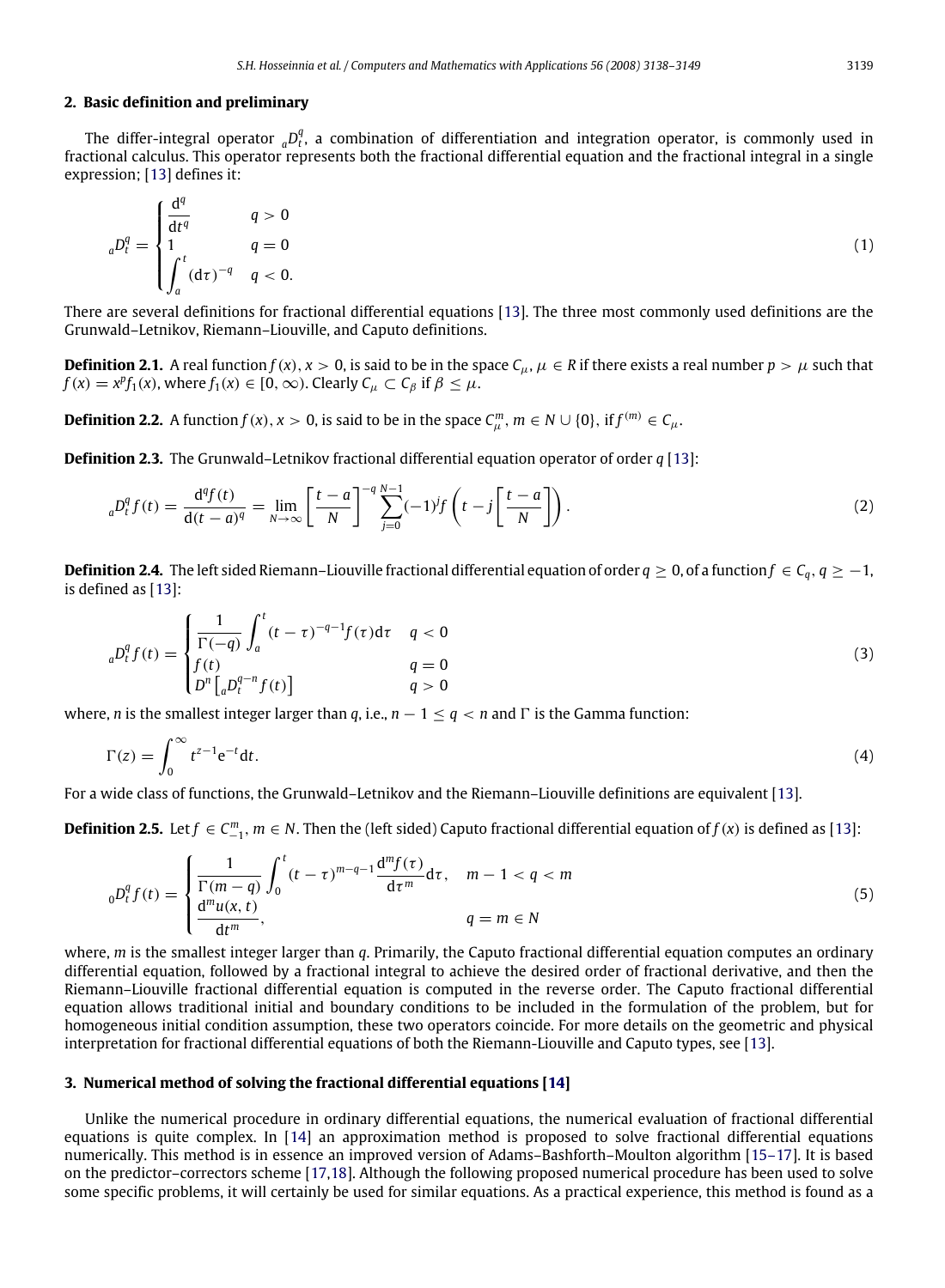fundamental algorithm for these types of problem. The method will be explained systematically through some examples. Consider the following fractional differential equation:

$$
D^{\alpha}y(t) = r(t, y(t)), \quad 0 \le t \le T, m - 1 < \alpha \le m,
$$
  
\n
$$
y^{(k)}(0) = y_0^{(k)}, \quad k = 0, 1, ..., m - 1.
$$
\n(6)

The solution of the above differential equation is equivalent to the Volterra integral series [\[19\]](#page-11-6):

<span id="page-2-1"></span>
$$
y(t) = \sum_{k=0}^{\lceil \alpha \rceil - 1} y_0^{(k)} \frac{t^k}{k!} + \frac{1}{\Gamma(\alpha)} \int_0^t (t - s)^{\alpha - 1} r(s, y(s)) ds.
$$
 (7)

The step size is equally spaced by  $h = T/N$  where,  $t_n = nh$  ( $n = 0, 1, ..., N$ ). Then Eq. [\(7\)](#page-2-1) can be rewritten as follows:

<span id="page-2-3"></span>
$$
y_h(t_{n+1}) = \sum_{k=0}^{\lceil \alpha \rceil-1} y_0^{(k)} \frac{t^k}{k!} + \frac{h^{\alpha}}{\Gamma(\alpha+2)} \left\{ r(t_{n+1}, y_h^p(t_{n+1})) + \sum_{j=0}^n a_{j,n+1} r(t_j, y_h(t_j)) \right\},\tag{8}
$$

where,

$$
a_{j,n+1} = \begin{cases} n^{\alpha+1} - (n-\alpha)(n+1)^{\alpha}, & j=0\\ (n-j+2)^{\alpha+1} + (n-j)^{\alpha+1} - 2(n-j+1)^{\alpha+1}, & 1 \le j \le n\\ 1, & j=n+1 \end{cases}
$$
  

$$
b_{j,n+1} = \frac{h^{\alpha}}{\alpha}((n+1-j)^{\alpha} - (n-j)^{\alpha}),
$$
 (9)

and,

$$
y_h^p(t_{n+1}) = \sum_{k=0}^{\lceil \alpha \rceil - 1} y_0^{(k)} \frac{t^k}{k!} + \frac{1}{\Gamma(\alpha)} \sum_{j=0}^n b_{j,n+1} r[t_j, y_h(t_j)]. \tag{10}
$$

The error of this approximation is of order *p*, which can be described [\[14\]](#page-11-2) by following relation

$$
O(h^{p}) = \max_{j=0,1,...,N} |y(t_{j}) - y_{h}(t_{j})|
$$
\n(11)

where,  $p = min(2, 1 + \alpha)$ .

#### <span id="page-2-0"></span>**4. Enhanced homotopy perturbation method for fractional differential equations**

The convergence is one of the main issues of asymptotic methods especially, in HPM. This method has been criticism by some authors; see [\[3\]](#page-10-2) and the references therein. However, some effort has dealt with this issue [\[10\]](#page-11-7). In this section, we extend the application of the enhanced homotopy perturbation method to provide approximate solutions for nonlinear fractional differential equations. The stability of the method is a first goal to be maintained when it is applied to fractional derivatives.

## *4.1. A stability requirement of Fractional derivatives*

A fractional order linear time invariant (FO-LTI) system may be defined in the following state-space format:

$$
\begin{cases} D^{\alpha}x = Ax + Bu \\ y = Cx \end{cases} \tag{12}
$$

where,  $x \in \mathbb{R}^n$ ,  $u \in \mathbb{R}^r$  and  $y \in \mathbb{R}^p$  denote states, input and output vectors of the system will be shown by  $A \in \mathbb{R}^{n \times n}$ ,  $B \in \mathbb{R}^{n \times r}$  and  $C \in \mathbb{R}^{p \times n}$  respectively, and  $\alpha$  is the fractional commensurate order. Fractional order differential equations are at least as stable as their integer orders counterparts, because systems with memory are typically more stable than their memory-less alternatives [\[20\]](#page-11-8). It has been shown that the autonomous dynamic  $D^{\alpha}x = Ax$ ,  $x(0) = x_0$  is asymptotically stable if the following condition is met [\[21\]](#page-11-9):

<span id="page-2-2"></span>
$$
|\arg(\text{eig}(A))| > \alpha \pi / 2, \tag{13}
$$

where,  $0 < \alpha < 1$  and eig(A) represents the eigenvalues of matrix A. In this case, each component of states decays towards 0, like  $t^{-\alpha}$ . In addition, this system is stable if  $|\arg(eig(A))| \ge \alpha \pi/2$  and those critical eigenvalues which satisfy  $|\arg(\text{eig}(A))| > \alpha \pi/2$  have geometric multiplicity of 1. The stability regions for  $0 < \alpha < 1$  are shown in [Fig. 1.](#page-3-1)

Now, consider the following autonomous commensurate fractional order system:

$$
D^{\alpha}x = f(x),\tag{14}
$$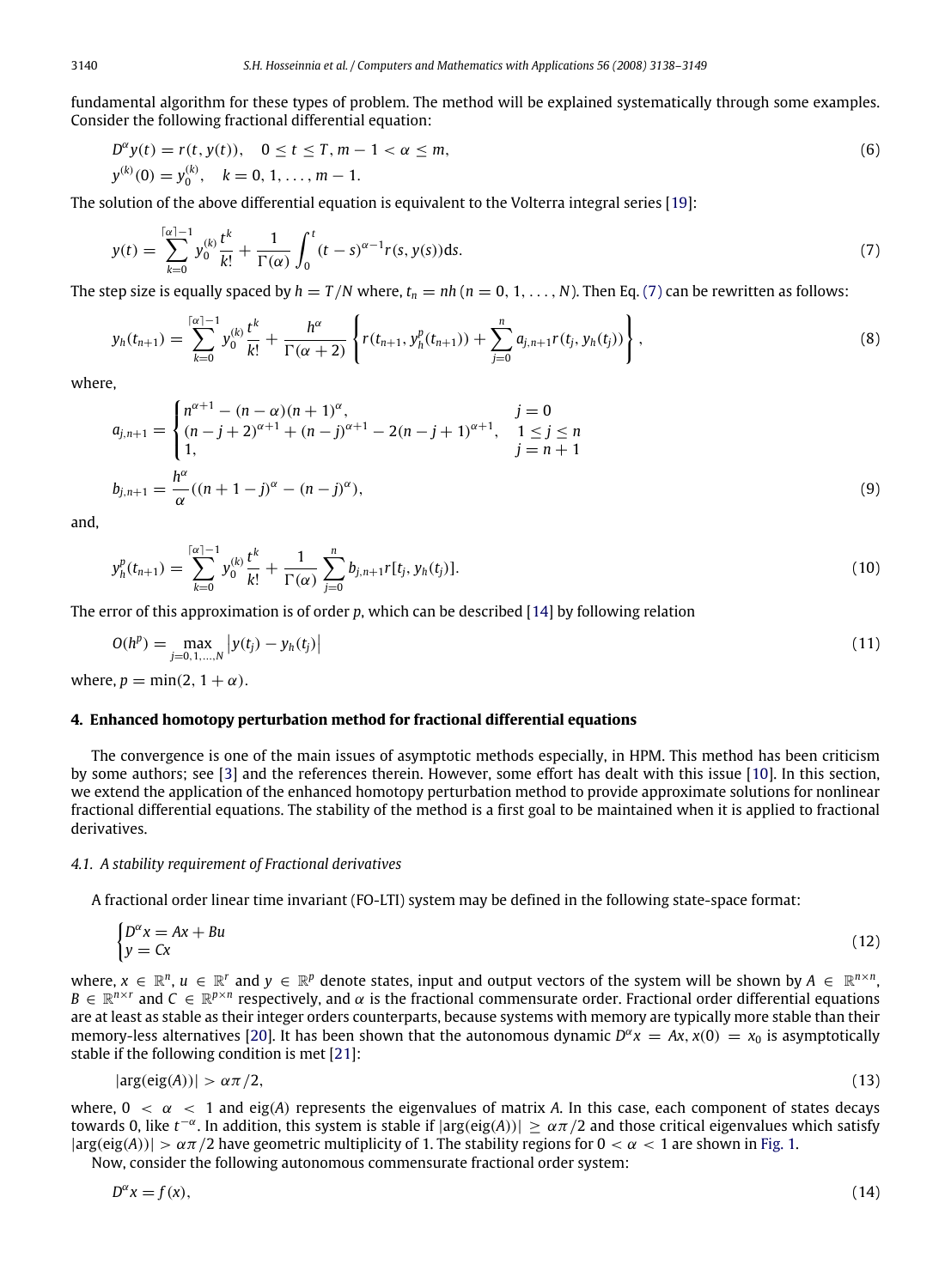<span id="page-3-2"></span>**Fig. 1.** Stability region of the FO-LTI system with fractional order,  $0 < \alpha < 1$ .

where  $0 < \alpha < 1$  and  $x_2 \in \mathbb{R}^n$ . The equilibrium points of system [\(14\)](#page-2-2) can be found by solving the following equation:

$$
f(x) = 0.\tag{15}
$$

These points are locally asymptotically stable if all eigenvalues of the Jacobian matrix *<sup>J</sup>* = ∂*<sup>f</sup>* /∂*x*, which are evaluated at the equilibrium points-satisfying the following condition [\[20](#page-11-8)[,21\]](#page-11-9):

$$
|\arg(\text{eig}(J))| > \alpha \pi / 2. \tag{16}
$$

#### *4.2. The proposed method*

To describe the use of EHPM [\[11\]](#page-11-0), consider the fractional differential equation in the following form:

$$
D^{\alpha}u(t) + F(u(t),...,u^{(m)}(t)) = f(t), \quad t > 0, m - 1 < \alpha < m,
$$
\n(17)

where, α and *m* stand for rational and integer numbers, respectively. In order to use He's homotopy method, linear and nonlinear parts need to be distinguished. The method begins with a suggestion to consider the fractional term *D* <sup>α</sup>*u*(*t*) as a part of the nonlinear statement. The method is continued by evaluation of the equilibrium points. As a novel contribution, the linear part will be established, using the linearized dynamic at the stable equilibrium point. This technique generally changes the right hand side of Eq. [\(17\)](#page-3-2) into the following representation:

$$
F(u(t),...,u^{(m)}(t)) = L(u(t),...,u^{(m)}(t)) + N_1(u(t),...,u^{(m)}(t))
$$
  
\n
$$
\Rightarrow \underbrace{L(u(t),...,u^{(m)}(t))}_{\text{Linear part}} + \underbrace{N_1(u(t),...,u^{(m)}(t)) + D^{\alpha}u(t)}_{\text{Non Linear part: } N(u(t),...,u^{(m)}(t))}.
$$
\n(18)

The homotopy statement is as the following structure:

<span id="page-3-3"></span>
$$
H(v, p) = L(v) - L(u_0) + p[N(v) + L(u_0) - f(t)] = 0, \quad p \in [0, 1],
$$
\n(19)

where,  $u_0$  is an initial approximation and *p* is the small parameter varied in [0, 1]. An auxiliary variable  $v = p^0 v_0 + p^1 v_1 + p^2 v_2$  $p^2v_2 + \cdots$  is substituted for the homotopy statement [\(19\).](#page-3-3) The resultant equation is rearranged, in terms of the ascending power of *p* and shown the following equations:

$$
p^{0}: L(v_{0}) - L(u_{0}) = 0, v_{0}^{k} = A_{k},
$$
  
\n
$$
p^{1}: L(v_{1}) + N_{1}(v_{0}) + D^{\alpha}v_{0} + L(u_{0}) - f(t) = 0, v_{1}^{k} = 0,
$$
  
\n
$$
p^{i}: L(v_{i}) + N_{1}(v_{0}, ..., v_{i-1}) + D^{\alpha}v_{i-1} = 0, v_{i}^{k} = 0, \forall i = 2, 3, ....
$$
\n(20)

The appropriate solutions are then combined linearly by the following equation, to establish an asymptotic solution:

$$
u(t) = \lim_{p \to 1} v(t) = v_0 + v_1 + v_2 + \cdots
$$
\n(21)

This approach will be implemented on Riccati fractional derivatives.

## <span id="page-3-0"></span>**5. EHPM usage in the Riccati Fractional Differential Equation (RFDE)**

## <span id="page-3-4"></span>*5.1. Case study number 1*

Consider the following Riccati Fractional Differential Equation (RFDE) [\[2,](#page-10-1)[3\]](#page-10-2):

$$
D^{\alpha}u + u^2 = 1, \qquad u(0) = 0, \quad 0 < \alpha < 1. \tag{22}
$$

<span id="page-3-1"></span>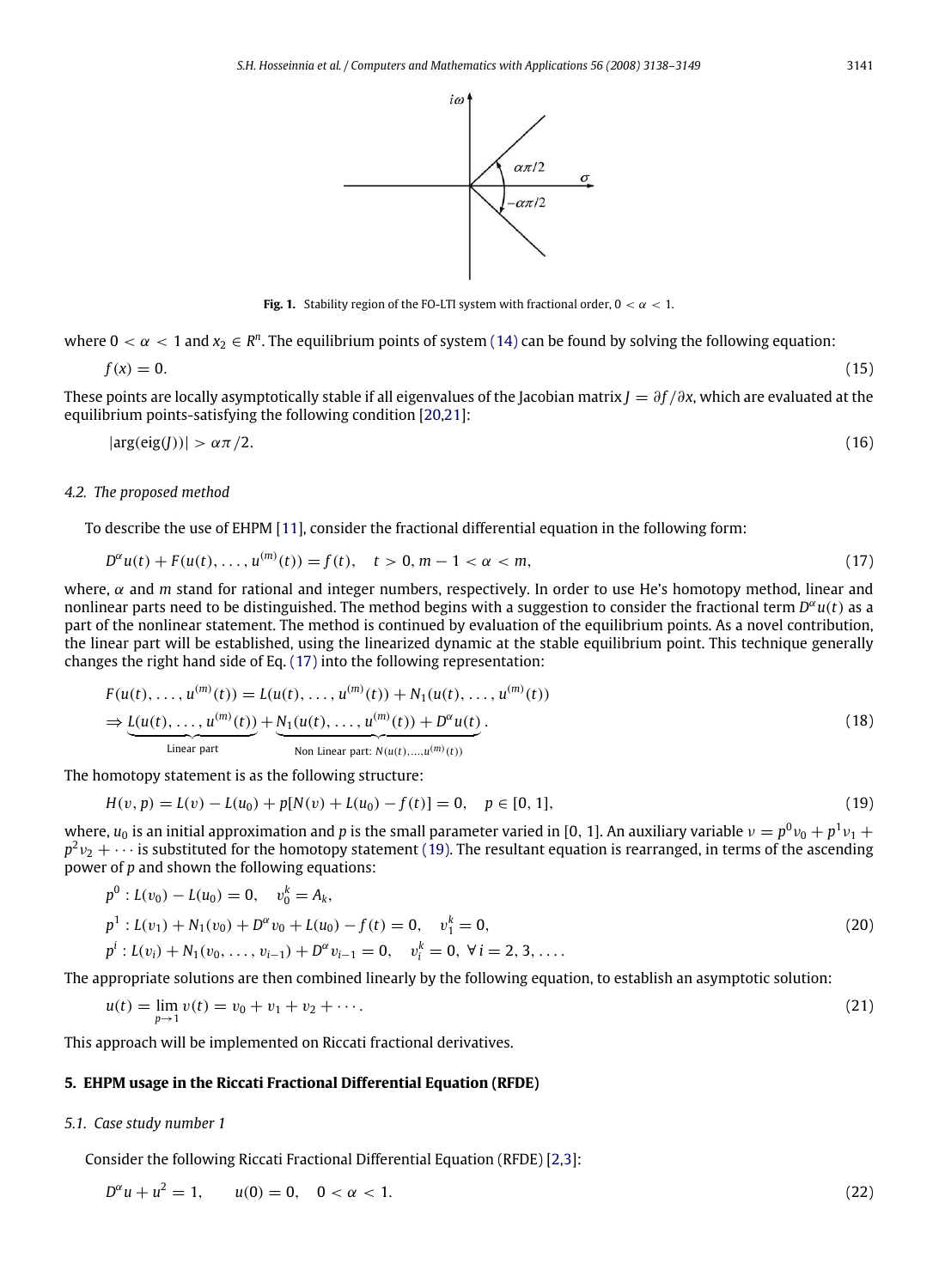To construct the linear part, it is necessary to evaluate the Jacobian matrix at the operating point (Eq. [\(24\)\)](#page-4-0). The point is suggested to be the equilibrium point(s), which will be found by equating the dynamic [\(23\)](#page-4-1) to zero. This is then shown as:

<span id="page-4-1"></span>
$$
D^{\alpha}u = 1 - u^2 = 0 \to u_e = \pm 1. \tag{23}
$$

The Jacobian matrix will be found at the operating point, according to the following assignment:

<span id="page-4-0"></span>
$$
A = \left[\frac{\partial (1 - u^2)}{\partial u}\right]_{u = u_e}.\tag{24}
$$

To find a stable equilibrium point for the fractional equation, the argument of corresponding eigenvalues must satisfy  $|\arg(\lambda)| > \alpha \pi/2$ . This will be definitely achieved in Eq. [\(26\)](#page-4-2) by:

$$
A = [-2u_e]_{u_e=-1} = [2] \rightarrow \det(\lambda I - A) = 0 \rightarrow \lambda = 2 > 0
$$
  
\n
$$
|\arg(\lambda)| = 0 < \alpha \pi/2
$$
  
\n
$$
A = [-2u_e]_{u_e=1} = [-2] \rightarrow \det(\lambda I - A) = 0 \rightarrow \lambda = -2 = 2e^{i\pi} < 0
$$
\n(26)

<span id="page-4-2"></span>
$$
\forall 0 < \alpha \leq 1, |\arg(\lambda)| = \pi > \alpha \pi/2.
$$

Since the eigenvalue in Eq. [\(26\)](#page-4-2) is negative, it is definitely treated as a stable equilibrium point. According to the stable characteristic polynomial, i.e.  $\lambda + 2$ , the linear and ordinary differential equation can be constructed as:

$$
L(u) = \dot{u} + 2u \tag{27}
$$

to have the same characteristic polynomial. Hence, the linear and nonlinear parts are correspondingly spotted as:

$$
L(u) = \dot{u} + 2u, \qquad N(u) = D^{\alpha}u + u^{2} - \dot{u} - 2u, \qquad f(t) = 1.
$$
 (28)

Another novel idea is to choose  $u_e = u_0 = 1$  as an initial approximation. Finally, the homotopy statement can be constructed as:

$$
H(v, p) = \dot{v} + 2v - 2 + p[-\dot{v} - 2v + 1 + D^{\alpha}v + v^2] = 0.
$$
\n(29)

The statement is rearranged in terms of ascending power of *p*, which is shown by the following equations:

$$
\dot{v}_0 + 2v_0 - 2 = 0, \qquad v_0(0) = 0 \tag{30}
$$

<span id="page-4-3"></span>
$$
\dot{v}_1 + 2v_1 - \dot{v}_0 - 2v_0 + v_0^2 + D^{\alpha}v_0 + 1 = 0, \quad v_1(0) = 0
$$
\n
$$
\vdots
$$
\n(31)

Although the method is general, these equations are solved when  $\alpha$  is substituted by some numbers e.g.  $\alpha = 0.5$ .

$$
v_0(t) = 1 - e^{-2t} \tag{32}
$$

$$
v_1(t) = 2te^{-2t} + 0.5e^{-4t} + i\sqrt{2}te^{-2t} \text{erf}(i\sqrt{2t}) + 0.56\sqrt{t}e^{-.106e-8t} + i0.35e^{-2t} \text{erf}(i\sqrt{2t}) - 0.5e^{-2t}
$$
 (33)  
where, i denotes the imaginary symbol and erf(.) is the error function with the following definition:

$$
\operatorname{erf}(t) = \frac{2}{\sqrt{\pi}} \int_0^t e^{-\tau^2} d\tau. \tag{34}
$$

A second order approximation of the HPM is yielded when two terms of auxiliary function  $v(t)$  is of interest, as:

<span id="page-4-4"></span>
$$
u(t) = v_0(t) + v_1(t) = 1 + (2t - 1.5)e^{-2t} + 0.5e^{-4t} + i\sqrt{2}te^{-2t} \operatorname{erf}(i\sqrt{2t}) + 0.56\sqrt{t}e^{-.106e-8t} + i0.35e^{-2t} \operatorname{erf}(i\sqrt{2t}).
$$
\n(35)

This function is easily evaluated in Maple 10 software. In the following, a second order solution of Riccati FDE using EHPM together with the numerical method (i.e. Eq. [\(8\)\)](#page-2-3) is shown in [Fig. 2,](#page-5-0) considering different values for  $\alpha$ . Although, a second order of  $v(t)$  is considered, EHPM is converged to the numerical response. The error will certainly be reduced when a higher order of  $v(t)$  is of concern. The method is applied when  $\alpha$  is varied in [0, 1]. As it can be seen in [Fig. 2,](#page-5-0) though two methods of the numerical one and the EHPM maintain convergence, the transient response is conversely dependent on the variation of α. It means, the transient error at the beginning will be increased when α tends to zero. This is because for α close to zero there is a smaller degree of fractionality for the dynamic. Therefore, the system behaves less dynamically; whereas the approximation of the fraction will be made less in the 2nd term of the HPM equations (in [\(31\)\)](#page-4-3). However, the error is being rapidly reduced when the time of simulation is increased or the commensurate order i.e.  $\alpha$  approaches one. Furthermore, the accuracy of EHPM can be increased when higher order of  $v$  is considered instead of assuming two (in [\(35\)\)](#page-4-4).

When  $\alpha = 1$ , the fractional differential equation is reduced to a normal differential equation of integer order. This changes the nonlinear part to a nonlinear polynomial of  $N(u) = D^1u + u^2 - u - 2u = u^2 - 2u$ . It means the linear part imitates the dynamic by a first order. The homotopy technique finds the following 3rd order approximation for  $\alpha = 1$  and the appropriate response in [Fig. 3.](#page-6-0)

$$
u(t) = v_0 + v_1 + v_2 = 1 - \frac{7}{4}e^{-2t} + e^{-4t} - \frac{1}{4}e^{-6t}.
$$
\n(36)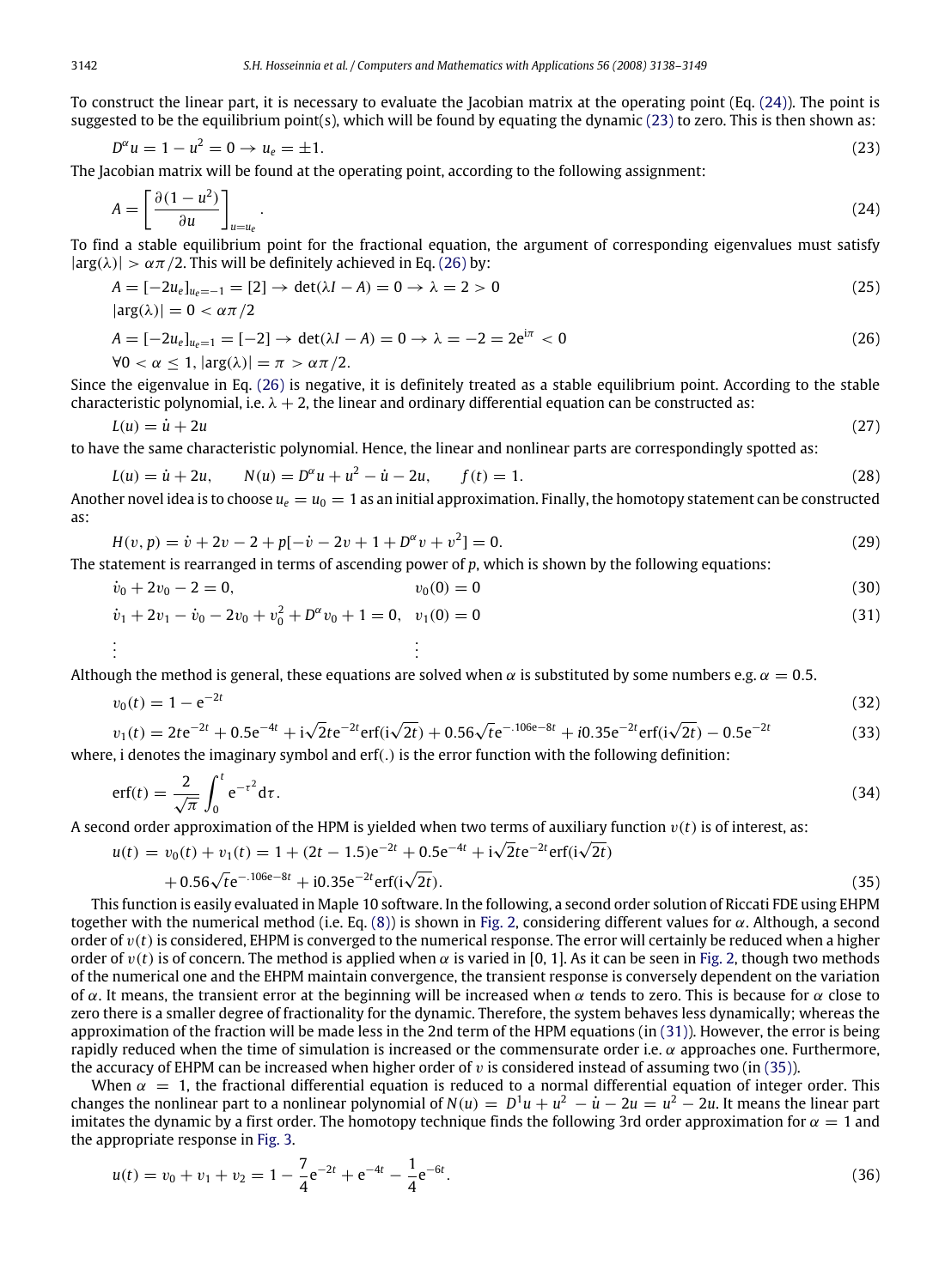<span id="page-5-0"></span>

**Fig. 2.** Solution of the Riccati Fractional Differential equation  $(D^{\alpha}u + u^2 = 1, u(0) = 0)$  by two methods of EHPM and that of the numerical one.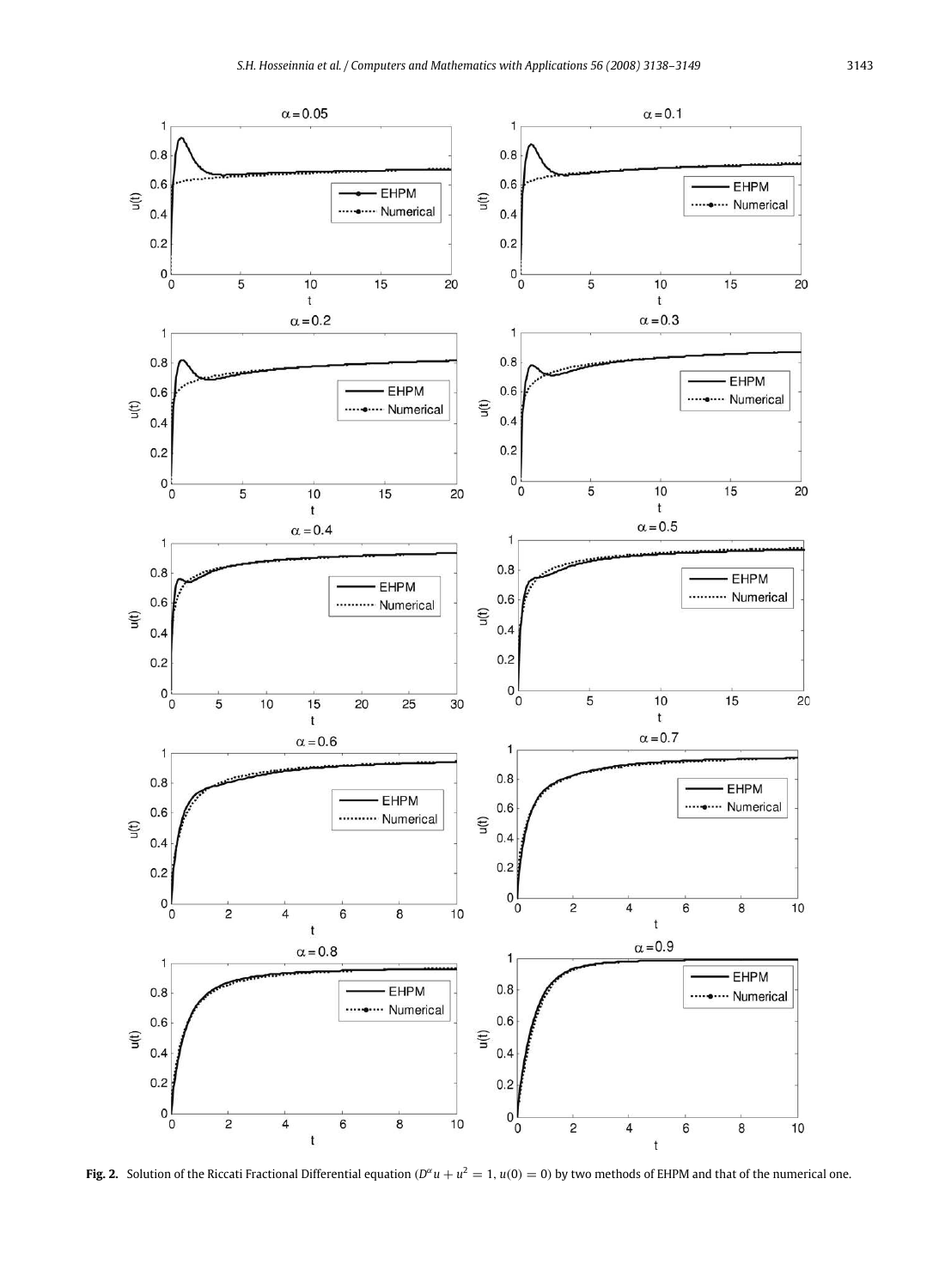<span id="page-6-0"></span>

<span id="page-6-2"></span>**Fig. 3.** Solution of the Riccati Fractional Differential equation  $(\dot{u} + u^2 = 1, u(0) = 0)$  by two methods of EHPM and the numerical algorithm.

## *5.2. Second case study*

Consider another Riccati Fractional Derivative, which is as follows [\[2](#page-10-1)[,3\]](#page-10-2):

$$
D^{\alpha}u - 2u + u^2 = 1, \qquad u(0) = 0, \quad 0 < \alpha < 1. \tag{37}
$$

The equilibrium point and the appropriate linearization will be yielded by:

$$
D^{\alpha}u = 1 + 2u - u^2 = 0 \to u_e = 1 \pm \sqrt{2}.
$$
\n(38)

The Jacobian matrix is found as:

$$
A = \left[\frac{\partial (1 + 2u - u^2)}{\partial u}\right]_{u = u_e}.\tag{39}
$$

The strict necessary and sufficient stability condition is met when the sign of eigenvalue is negative. In the meantime, the stable equilibrium point will be found by the following procedure:

<span id="page-6-1"></span>
$$
A = [2 - 2u_e]_{u_e = 1 + \sqrt{2}} = [-2\sqrt{2}] \rightarrow \det(\lambda I - A) = 0 \rightarrow \lambda = -2.828 = 2.82e^{i\pi}
$$
  
\n
$$
\forall 0 < \alpha \le 1, \quad |\arg(\lambda)| = \pi > \alpha \pi/2
$$
\n(40)

$$
A = \left[2 - 2u_e\right]_{u_e = 1 - \sqrt{2}} = \left[2\sqrt{2}\right] \rightarrow \det(\lambda I - A) = 0 \rightarrow \lambda = 2.828
$$
\n
$$
|\arg(\lambda)| = 0 < \alpha \pi/2. \tag{41}
$$

According to Eq. [\(40\),](#page-6-1) the equilibrium point  $u_e = 1 + \sqrt{2}$  is a stable one. This is eventually because of the sign (or angle) of the corresponding eigenvalue, i.e.  $\lambda = -2.828 < 0$ . The relevant linear term according to the characteristic polynomial will be of the following form:

$$
\Delta(\lambda) = \lambda + 2.828 \Rightarrow L(u) = \dot{u} + 2.828u. \tag{42}
$$

Therefore, the linear and nonlinear parts of the homotopy statement can be recognized as:

$$
L(u) = \dot{u} + 2.828u, \qquad N(u) = D^{\alpha}u + u^{2} - \dot{u} - 4.828u, \qquad f(t) = 1.
$$
\n(43)

Similarly, the initial approximation of the homotopy statement i.e.  $u_0$  could be stated as  $u_e = u_0 = 1 + \sqrt{2}$ . A similar procedure to that of case No. 1 yields the following Homotopy statement and the rearranged differential equations:

$$
H(v, p) = \dot{v} + 2.828v - 6.82 + p[-\dot{v} - 4.828v + 5.82 + D^{\alpha}v + v^2] = 0.
$$
\n(44)

Consequently:

.

$$
\dot{v}_0 + 2.828v_0 - 6.82 = 0,\qquad v_0(0) = 0\tag{45}
$$

$$
\dot{v}_1 + 2.828v_1 - \dot{v}_0 - 4.828v_0 + v_0^2 + D^{\alpha}v_0 + 5.82 = 0, \quad v_1(0) = 0
$$
\n
$$
\vdots
$$
\n(46)

A solution for the fractional differential of order  $\alpha = 0.5$  can be found as:

$$
v_0(t) = 2.41(1 - e^{-2.828t})
$$
  
\n
$$
v_1(t) = \left(4.02i \left(t.\text{erf}(i1.67\sqrt{t}) - \frac{i0.337\sqrt{t}}{e^{-2.828t}}\right) + 0.179\text{erf}(i1.67\sqrt{t})\right)
$$
\n(47)

$$
\begin{array}{c}\n \backslash \\
+0.0143e^{2.828t} + 6.72t + 2.057e^{-2.828t} - 2.071e^{-2.828t}.\n \end{array}
$$
\n(48)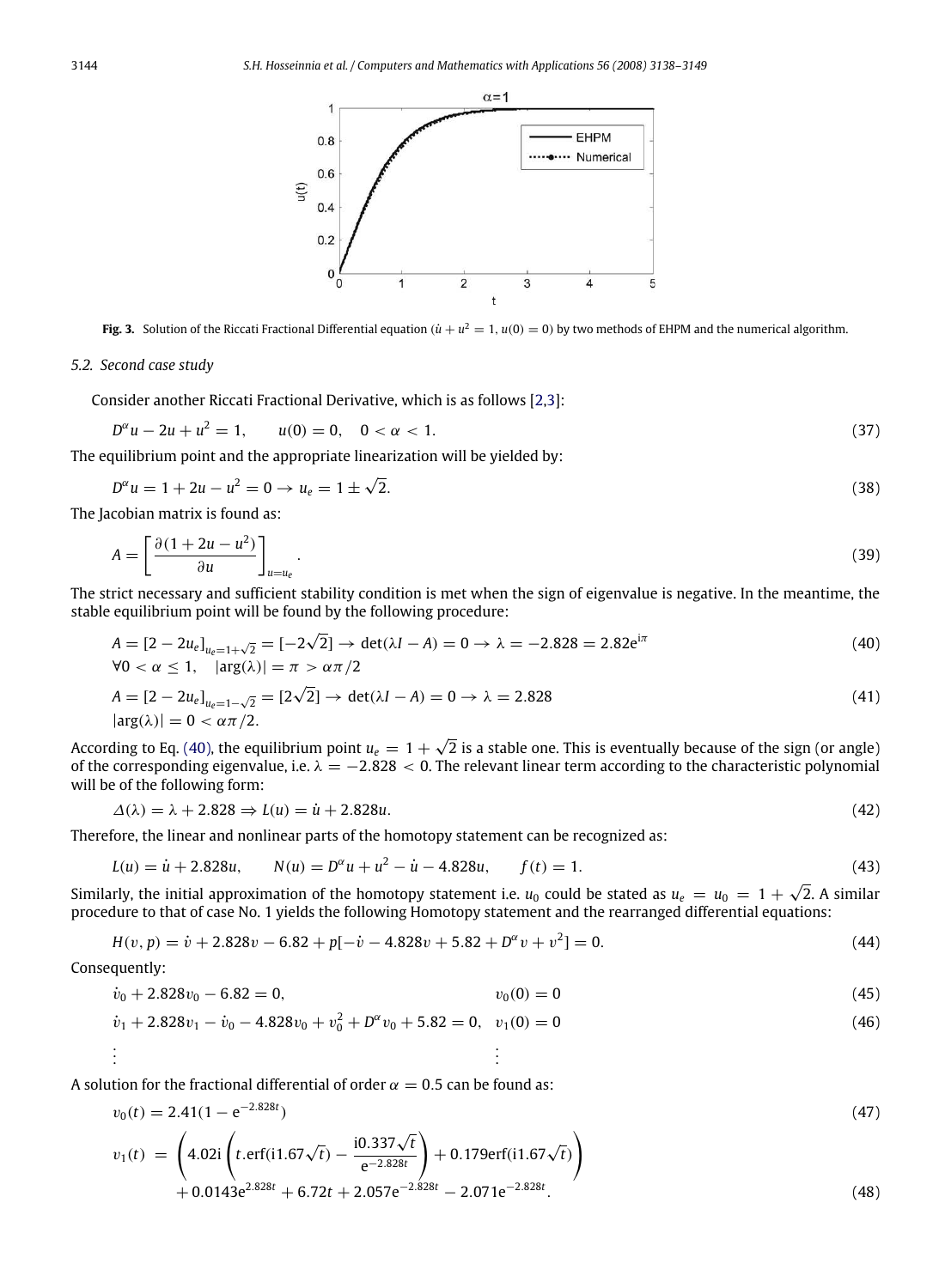A similar 2nd order of  $v(t)$  will be computed as:

$$
u(t) = v_0(t) + v_1(t) = 2.41(1 - e^{-2.828t}) + \left(4.02i(t \cdot \text{erf}(i1.67\sqrt{t})) - \frac{i0.337\sqrt{t}}{e^{-2.828t}}\right) + 0.179\text{erf}(i1.67\sqrt{t}) + 0.0143e^{2.828t} + 6.72t + 2.057e^{-2.828t} - 2.071e^{-2.828t}.
$$
\n
$$
(49)
$$

The EHPM and the numerical responses are shown in [Fig. 4](#page-8-0) for different  $\alpha$ . As in the previous case, the initial transient error is increased when  $\alpha$  approaches one. This will be compensated by considering the higher order of v in EHPM. However, convergence will be provided for all cases of variation of  $\alpha$ . Similar to that of in the previous case, the fractional differential equation will be altered to an integer type of differential equation when  $\alpha = 1$ . This reduces the nonlinear part to:  $N(u) = D<sup>1</sup>u + u<sup>2</sup> - u - 4.828u = u<sup>2</sup> - 4.828u$ , and the linear part is remained untouched. A 3rd order approximation of the homotopy statement yields the following solution [\[22\]](#page-11-10), which is shown in [Fig. 5.](#page-9-1)

$$
u(t) = v_0 + v_1 + v_2 = \frac{603}{250} + \left( -\frac{1911}{250} + \frac{542}{125}t - \frac{96}{125}t^2 \right) e^{-2t} + \left( \frac{1086}{125} - \frac{576}{125}t \right) e^{-4t} - \frac{432}{125}e^{-6t}.
$$
 (50)

In continuing, the performance of the proposed method will be shown when it is compared with the Modified HPM (MHPM) [\[2\]](#page-10-1).

#### *5.3. The Comparison between EHPM and MHPM*

Cases in [5.1](#page-3-4) and [5.2](#page-6-2) have been solved using MHPM [\[2\]](#page-10-1). At this method, *<sup>y</sup>*˙ is only considered as a linear term. Since this term is unstable, this is insufficient. Therefore, more terms should be considered to overcome this shortcoming. The MHPM solutions of [5.1](#page-3-4) and [5.2](#page-6-2) are respectively shown in Eqs. [\(51\)](#page-7-0) and [\(52\).](#page-7-1)

<span id="page-7-1"></span><span id="page-7-0"></span>
$$
u = 4t - \frac{10}{3}t^3 + \frac{4}{5}t^5 - \frac{17}{315}t^7 - 6\frac{t^{2-\alpha}}{\Gamma(3-\alpha)} + \left[\frac{6}{\Gamma(3-\alpha)} + \frac{6}{\Gamma(4-\alpha)} + \frac{4\Gamma(5-\alpha)}{\Gamma(4-\alpha)^2}\right]\frac{\Gamma(4-\alpha)}{\Gamma(5-\alpha)}t^{4-\alpha} -\left[\frac{2}{3\Gamma(3-\alpha)} + \frac{4}{\Gamma(4-\alpha)} + \frac{16}{\Gamma(6-\alpha)}\right]\frac{\Gamma(6-\alpha)}{\Gamma(7-\alpha)}t^{6-\alpha} -\left[\frac{1}{\Gamma(3-\alpha)^2} + \frac{1}{\Gamma(4-2\alpha)} + \frac{2\Gamma(5-\alpha)}{\Gamma(4-\alpha)\Gamma(5-2\alpha)}\right]\frac{\Gamma(5-2\alpha)}{\Gamma(6-2\alpha)}t^{5-2\alpha} + 4\frac{t^{3-2\alpha}}{\Gamma(4-2\alpha)} - \frac{t^{4-2\alpha}}{\Gamma(5-3\alpha)} \qquad (51)
$$
  

$$
u = 4t + 6t^2 - \frac{2}{3}t^3 - 3t^4 + \frac{t^5}{15} + \frac{34t^6}{90} - \frac{17t^7}{315} - 6\frac{t^{2-\alpha}}{\Gamma(3-\alpha)} - \frac{t^{3-\alpha}}{\Gamma(4-\alpha)} +\left[\frac{10}{\Gamma(3-\alpha)} - \frac{2}{\Gamma(4-\alpha)}\right]\frac{\Gamma(4-\alpha)}{\Gamma(5-\alpha)}t^{4-\alpha} +\left[\frac{2}{\Gamma(3-\alpha)} + \frac{8}{\Gamma(4-\alpha)} + \frac{20}{\Gamma(5-\alpha)}t^{4-\alpha} -\left[\frac{2}{3\Gamma(3-\alpha)} + \frac{4}{\Gamma(4-\alpha)} + \frac{16}{\Gamma(5-\alpha)} + \frac{4\Gamma(4-\alpha)}{\Gamma(3-\alpha)\Gamma(5-\alpha)}\right]\frac{\Gamma(5-\alpha)}{\Gamma(6-\alpha)}t^{6-\alpha} +\frac{t^{3-2\alpha}}{\Gamma(4-2\alpha)} + 6\frac{t^{4-2\alpha}}{t^{4-2\alpha}} +\frac{t^{3-2\alpha}}{\Gamma(4-2\alpha)} + 6\frac{t^{4-2\alpha}}{t^{4-2\alpha}} -\left[\frac{1}{\Gamma(
$$

where  $\Gamma(x)$  is well-known gamma function which defines as:

$$
\Gamma(x) = \int_0^\infty e^{-t} t^{x-1} dt.
$$
\n(53)

A comparison between the EHPM vs. the MHPM [\[2\]](#page-10-1) for the two cases is shown in [Tables 1](#page-10-5) and [2](#page-10-6) whilst the numerical is treated as the actual dynamic. These are plotted in [Fig. 6.](#page-9-2) From the numerical results in [Fig. 6,](#page-9-2) it is to be noted that the EHPM solution follows the numerical one whereas MHPM needs more modification. Two main points may be spotted; the convergence of the solution and negligible error. In the same method, when  $\alpha$  approaches unity, the approximation becomes more accurate. However, the proposed method shows some more improvement over other methods. The performance shall be promoted if a similar [\[2\]](#page-10-1) 4th order approximation is used. Besides, the proposed technique is simpler. These examples signify the quality of the new proposed method.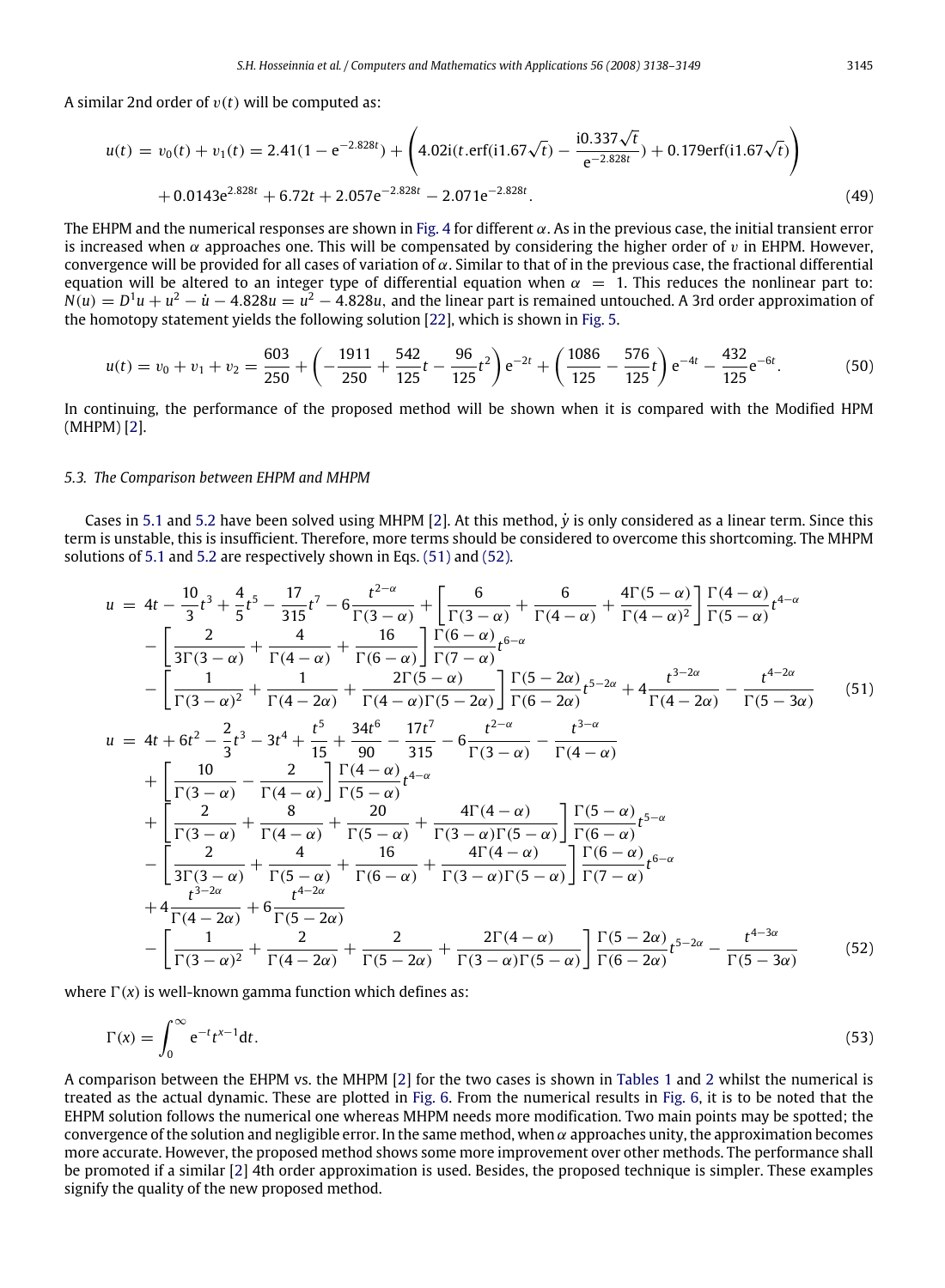<span id="page-8-0"></span>

**Fig. 4.** Solution of the Riccati Fractional Differential equation  $(D^{\alpha}u - 2u + u^2 = 1, u(0) = 0)$  by two methods of EHPM and the numerical algorithm.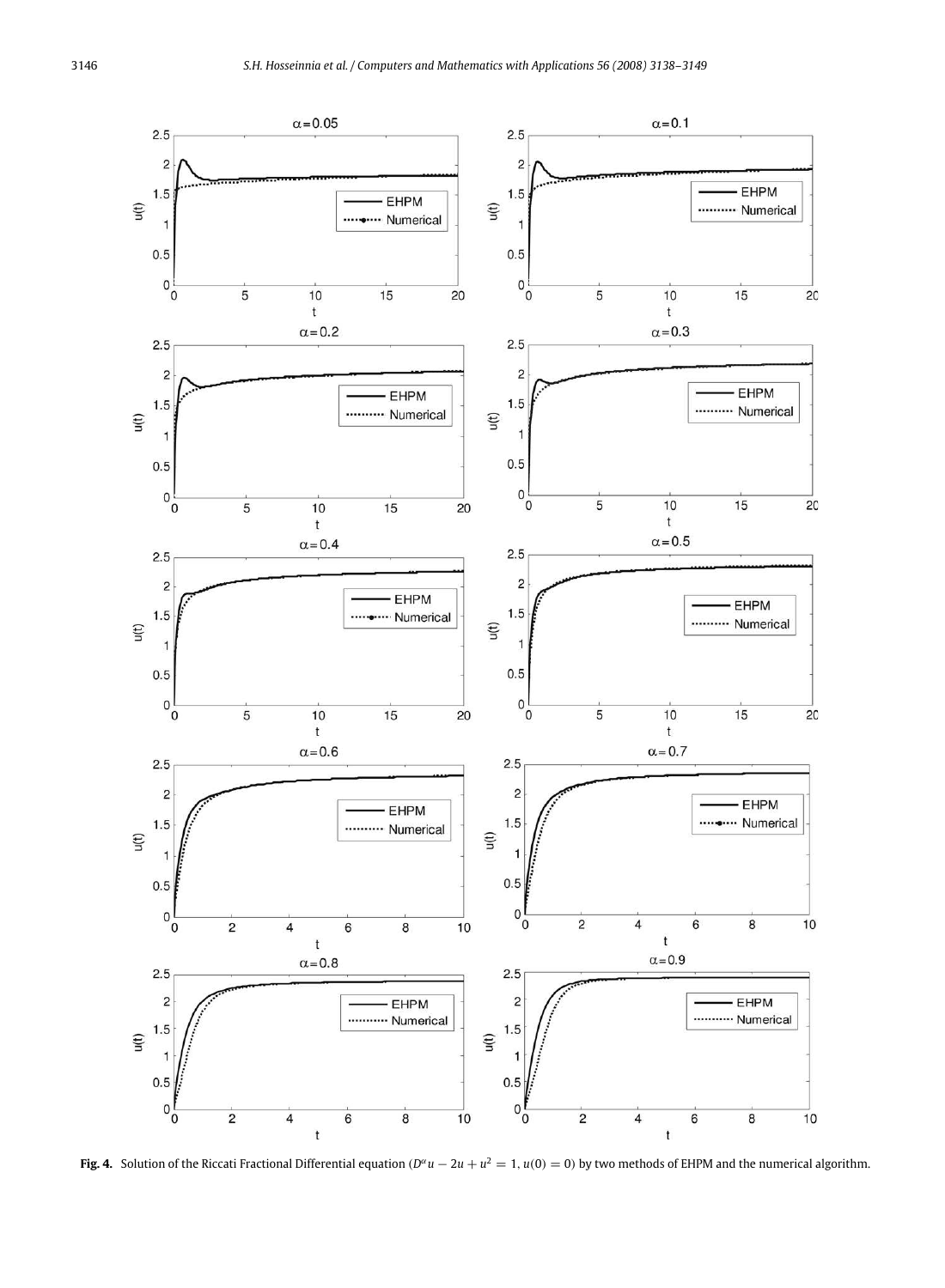<span id="page-9-1"></span>

<span id="page-9-2"></span>**Fig. 5.** Solution of the Riccati Fractional Differential equation  $(\dot{u} - 2u + u^2 = 1, u(0) = 0)$  by two methods of EHPM and the numerical algorithm.



**Fig. 6.** Graphs of values in [Tables 1](#page-10-5) and [2,](#page-10-6) considering 3 methods of the numerical, MHPM and EHPM.

## <span id="page-9-0"></span>**6. Conclusion**

He's homotopy perturbation is enhanced and used to solve fractional differential equations. The enhanced algorithm has successfully been implemented to find approximate solutions for Riccati fractional equations. The work emphasized our belief that the proposed method is a reliable technique for handling nonlinear differential equations of fractional order. Finally, the recent appearance of fractional differential equations as models in some fields of engineering [\[1\]](#page-10-0) makes it necessary to investigate the method for solutions of such equations (analytical and numerical) and we hope that this work is a step in this direction.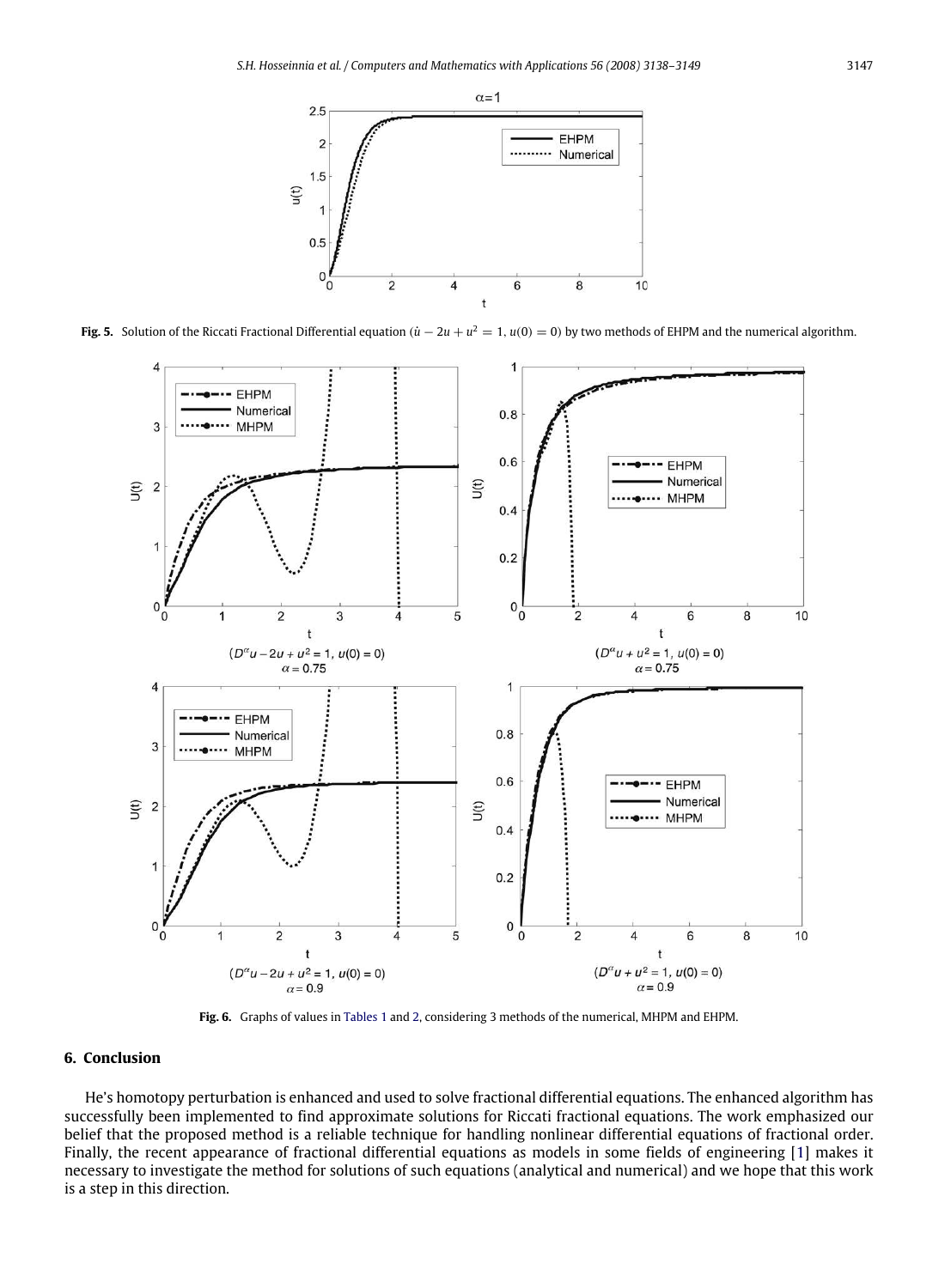#### <span id="page-10-5"></span>**Table 1**

Solution of Riccati fractional differential equation, case No. 1 that is achieved by EHPM and MHPM [\[2\]](#page-10-1) together with the numerical one

| $D^{\alpha}u + u^2 = 1, u(0) = 0$ |                 |             |             |              |              |             |  |  |  |
|-----------------------------------|-----------------|-------------|-------------|--------------|--------------|-------------|--|--|--|
|                                   | $\alpha = 0.75$ |             |             | $\alpha=0.9$ |              |             |  |  |  |
|                                   | Numerical       | <b>EHPM</b> | <b>MHPM</b> | Numerical    | <b>EHPM</b>  | <b>MHPM</b> |  |  |  |
| 0                                 | $\Omega$        | $\Omega$    | $\Omega$    | $\Omega$     | $\mathbf{0}$ | $\Omega$    |  |  |  |
| 0.2                               | 0.3117          | 0.3214      | 0.3138      | 0.2393       | 0.2647       | 0.2391      |  |  |  |
| 0.4                               | 0.4855          | 0.5077      | 0.4929      | 0.4234       | 0.4591       | 0.4229      |  |  |  |
| 0.6                               | 0.6045          | 0.6259      | 0.5974      | 0.5679       | 0.6031       | 0.5653      |  |  |  |
| 0.8                               | 0.6880          | 0.7028      | 0.6604      | 0.6774       | 0.7068       | 0.6740      |  |  |  |
| 1.0                               | 0.7478          | 0.7542      | 0.7183      | 0.7584       | 0.7806       | 0.7569      |  |  |  |
| 1.2                               | 0.7915          | 0.7901      | 0.7922      | 0.8174       | 0.8329       | 0.8041      |  |  |  |
| 1.4                               | 0.8240          | 0.8165      | 0.8520      | 0.8600       | 0.8702       | 0.7549      |  |  |  |
| 1.6                               | 0.8486          | 0.8369      | 0.7597      | 0.8909       | 0.8971       | 0.4462      |  |  |  |
| 1.8                               | 0.8678          | 0.8534      | 0.1914      | 0.9134       | 0.9167       | $-0.4603$   |  |  |  |
| 2.0                               | 0.8828          | 0.8672      | $-1.4670$   | 0.9299       | 0.9313       | $-2.5757$   |  |  |  |
| $2.2\,$                           | 0.8949          | 0.8790      | $-5.2528$   | 0.9421       | 0.9422       | $-6.9095$   |  |  |  |
| 2.4                               | 0.9048          | 0.8891      | $-12.7916$  | 0.9513       | 0.9507       | $-15.0277$  |  |  |  |
| 2.6                               | 0.9130          | 0.8980      | $-26.4988$  | 0.9584       | 0.9572       | $-29.2446$  |  |  |  |
| 2.8                               | 0.9198          | 0.9058      | $-49.8197$  | 0.9638       | 0.9624       | $-52.8547$  |  |  |  |
| 3.0                               | 0.9256          | 0.9126      | $-87.5126$  | 0.9681       | 0.9666       | $-90,4055$  |  |  |  |
| 3.2                               | 0.9306          | 0.9186      | $-145.9774$ | 0.9715       | 0.9700       | $-148,0163$ |  |  |  |
| 3.4                               | 0.9349          | 0.9239      | $-233.6347$ | 0.9743       | 0.9728       | $-233.7461$ |  |  |  |
| 3.6                               | 0.9386          | 0.9286      | $-361.3562$ | 0.9766       | 0.9751       | $-358.0135$ |  |  |  |
| 3.8                               | 0.9420          | 0.9328      | $-542.9534$ | 0.9785       | 0.9770       | $-534.0727$ |  |  |  |
| 4.0                               | 0.9449          | 0.9364      | $-795.7247$ | 0.9801       | 0.9787       | $-778.5492$ |  |  |  |

#### <span id="page-10-6"></span>**Table 2**

Solution of Riccati fractional differential equation, case No. 2 that is achieved by EHPM and MHPM [\[2\]](#page-10-1) together with the numerical one

|              | $D^{\alpha}u - 2u + u^2 = 1, u(0) = 0$ |             |                         |              |             |                         |  |
|--------------|----------------------------------------|-------------|-------------------------|--------------|-------------|-------------------------|--|
|              | $\alpha = 0.75$                        |             |                         | $\alpha=0.9$ |             |                         |  |
|              | Numerical                              | <b>EHPM</b> | <b>MHPM</b>             | Numerical    | <b>EHPM</b> | <b>MHPM</b>             |  |
| $\mathbf{0}$ | $\mathbf{0}$                           | $\Omega$    | $\mathbf{0}$            | $\Omega$     | $\Omega$    | $\Omega$                |  |
| 0.5000       | 1.0622                                 | 1.5209      | 1.1328                  | 0.8621       | 1.4614      | 0.9010                  |  |
| 1.0000       | 1.7780                                 | 1.9753      | 2.0874                  | 1.7356       | 2.0697      | 1.8720                  |  |
| 1.5000       | 2.0631                                 | 2.1297      | 1.9017                  | 2.1424       | 2.2587      | 1.9844                  |  |
| 2.0000       | 2.1818                                 | 2.2062      | 0.7787                  | 2.2848       | 2.3251      | 1.1817                  |  |
| 2.5000       | 2.2407                                 | 2.2520      | 1.0917                  | 2.3374       | 2.3535      | 1.4451                  |  |
| 3.0000       | 2.2747                                 | 2.2813      | 5.8102                  | 2.3604       | 2.3681      | 5.6630                  |  |
| 3.5000       | 2.2967                                 | 2.3012      | 12.3698                 | 2.3725       | 2.3767      | 12.1453                 |  |
| 4.0000       | 2.3121                                 | 2.3153      | $-0.0807$               | 2.3798       | 2.3824      | 2.6812                  |  |
| 4.5000       | 2.3236                                 | 2.3258      | $-92.1386$              | 2.3848       | 2.3865      | $-77.9674$              |  |
| 5.0000       | 2.3324                                 | 2.3340      | $-396.4145$             | 2.3884       | 2.3896      | $-353.2532$             |  |
| 5.5000       | 2.3395                                 | 2.3406      | $-1.1627 \times 10^{3}$ | 2.3912       | 2.3920      | $-1.0588 \times 10^{3}$ |  |
| 6.0000       | 2.3453                                 | 2.3460      | $-2.8182 \times 10^{3}$ | 2.3934       | 2.3940      | $-2.6014 \times 10^{3}$ |  |
| 6.5000       | 2.3502                                 | 2.3505      | $-0.6045 \times 10^{4}$ | 2.3952       | 2.3956      | $-0.5635 \times 10^{4}$ |  |
| 7.0000       | 2.3543                                 | 2.3544      | $-1.1876 \times 10^{4}$ | 2.3967       | 2.3969      | $-1.1155 \times 10^{4}$ |  |
| 7.5000       | 2.3578                                 | 2.3578      | $-2.1813 \times 10^{4}$ | 2.3979       | 2.3981      | $-2.0617 \times 10^{4}$ |  |
| 8.0000       | 2.3609                                 | 2.3608      | $-37971 \times 10^{4}$  | 2.3990       | 2.3991      | $-3.6072 \times 10^{4}$ |  |
| 8.5000       | 2.3637                                 | 2.3634      | $-0.6324 \times 10^{5}$ | 2.3999       | 2.4000      | $-0.6034 \times 10^{5}$ |  |
| 9.0000       | 2.3661                                 | 2.3657      | $-1.0148 \times 10^{5}$ | 2.4008       | 2.4008      | $-0.9719 \times 10^{5}$ |  |
| 9.5000       | 2.3683                                 | 2.3678      | $-1.5776 \times 10^{5}$ | 2.4015       | 2.4015      | $-1.5157 \times 10^{5}$ |  |
| 10.0000      | 2.3702                                 | 2.3697      | $-2.3858 \times 10^{5}$ | 2.4022       | 2.4021      | $-2.2988 \times 10^{5}$ |  |

## **References**

- <span id="page-10-0"></span>[1] J.H. He, Nonlinear oscillation with fractional derivative and its applications, in: International Conference on Vibrating Engineering'98, Dalian, China, 1998, pp. 288–291.
- <span id="page-10-1"></span>[2] Z. Odibat, S. Momani, Modified homotopy perturbation method: Application to quadratic Riccati differential equation of fractional order, Chaos Solitons Fractals 36 (1) (2008) 167–174.
- <span id="page-10-2"></span>[3] J. Cang, Y. Tan, H. Xu, S.J. Liao, Series solutions of non-linear Riccati differential equations with fractional order, Chaos Solitons Fractals (2007) (in press).
- <span id="page-10-3"></span>[4] H. Jafari, S. Momani, Solving fractional diffusion and wave equations by modified homotopy perturbation method, Phys. Lett. A 370 (5–6) (2007) 388–396.

<span id="page-10-4"></span>[5] Z.-M. Ge, C.-Y. Ou, Chaos synchronization of fractional order modified duffing systems with parameters excited by a chaotic signal, Chaos Solitons Fractals 35 (4) (2008) 705.

[6] V. Daftardar-Gejji, H. Jafari, Solving a multi-order fractional differential equation using adomian decomposition, Appl. Math. Comput. 189 (2007) 541–548.

[7] O. Abdulaziz, I. Hashima, S. Momani, Solving systems of fractional differential equations by homotopy-perturbation method, Phys. Lett. A 372 (4) (2008) 451–459.